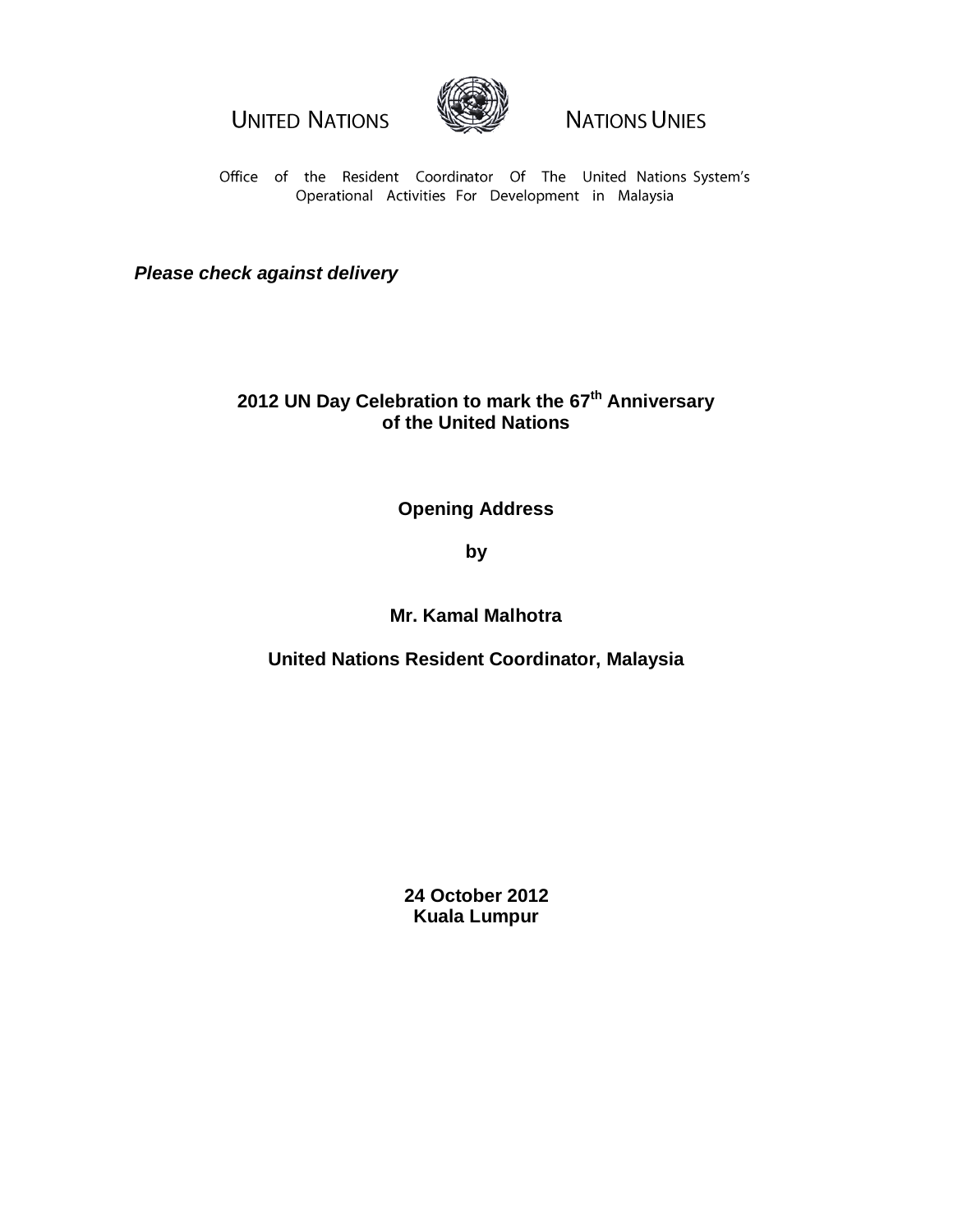Yg Berhormat Deputy Minister of Foreign Affairs, Malaysia, the Honourable Senator A. Kohilan Pillay Excellencies, Ambassadors and High Commissioners, members of the Diplomatic Corps Tan Sri Tan Sri, Puan Sri Puan Sri, Datuk-Datuk, Datin-Datin Members of the UN Country Team and other UN Colleagues Distinguished Guests Members of the Media

A very good afternoon to all of you.

On behalf of the United Nations Country Team in Malaysia, it is my great pleasure and privilege to welcome all of you to this year's commemoration of United Nations Day. I would especially like to thank Yg Berhormat Deputy Minister of Foreign Affairs, the Honourable Senator Mr. A. Kohilan Pillay, for taking the time from his busy schedule to grace this event with his presence.

Distinguished guests,

Today, in Kuala Lumpur, we join Malaysia and other UN member states in commemorating and celebrating the  $67<sup>th</sup>$  anniversary of the founding of the United Nations. On 24 October 1945, the global community pledged, through the United Nations Charter, to work together to foster unity and maintain peace and security among all nations. Security, development, and human rights are the three main pillars of the work of the United Nations. Because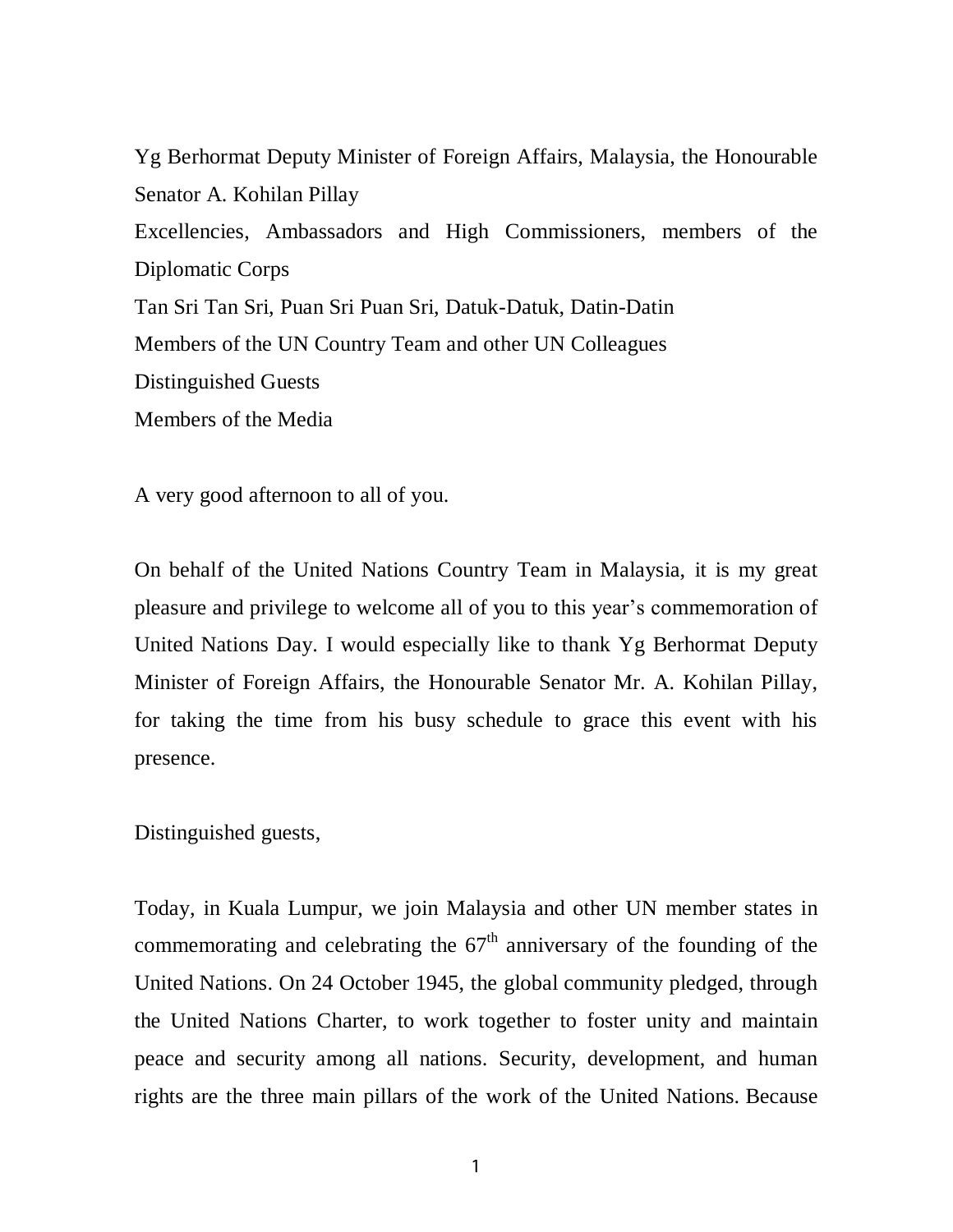the world is clearly much more complex and interdependent today than in 1945, the values of the United Nations Charter and the Organization itself are even more relevant today than they were 67 years ago. The global challenges of today respect no borders, and no country, rich or poor, weak or powerful, can resolve these challenges in isolation. If the UN did not exist, it would have to be invented, and it is far from clear that a UN created in the geopolitical reality of 2012 would be more perfect than the vital but imperfect institution created in 1945 which my colleagues and I represent!

Ladies and Gentlemen,

As you know, the United Nations Conference on Sustainable Development (UNCSD) known as Rio+20, was held in Brazil in June 2012. It was attended by more than 40,000 people – including Heads of State and Government, parliamentarians, mayors, UN officials, private sector and civil society leaders – to secure renewed commitment at the highest political level for sustainable development and to address new and emerging challenges in this area.

UN Secretary General BAN Ki-Moon has stated that the Rio+20 outcome document, entitled 'The Future We Want,' is "an important victory for multilateralism after months of difficult negotiations." Through this document, countries renewed their political commitment to sustainable development, agreed to establish a set of sustainable development goals (SDGs), and established a high-level UN political forum on sustainable development. More than 700 commitments were registered during the Conference, a remarkable testament to bottom-up, grassroots commitment.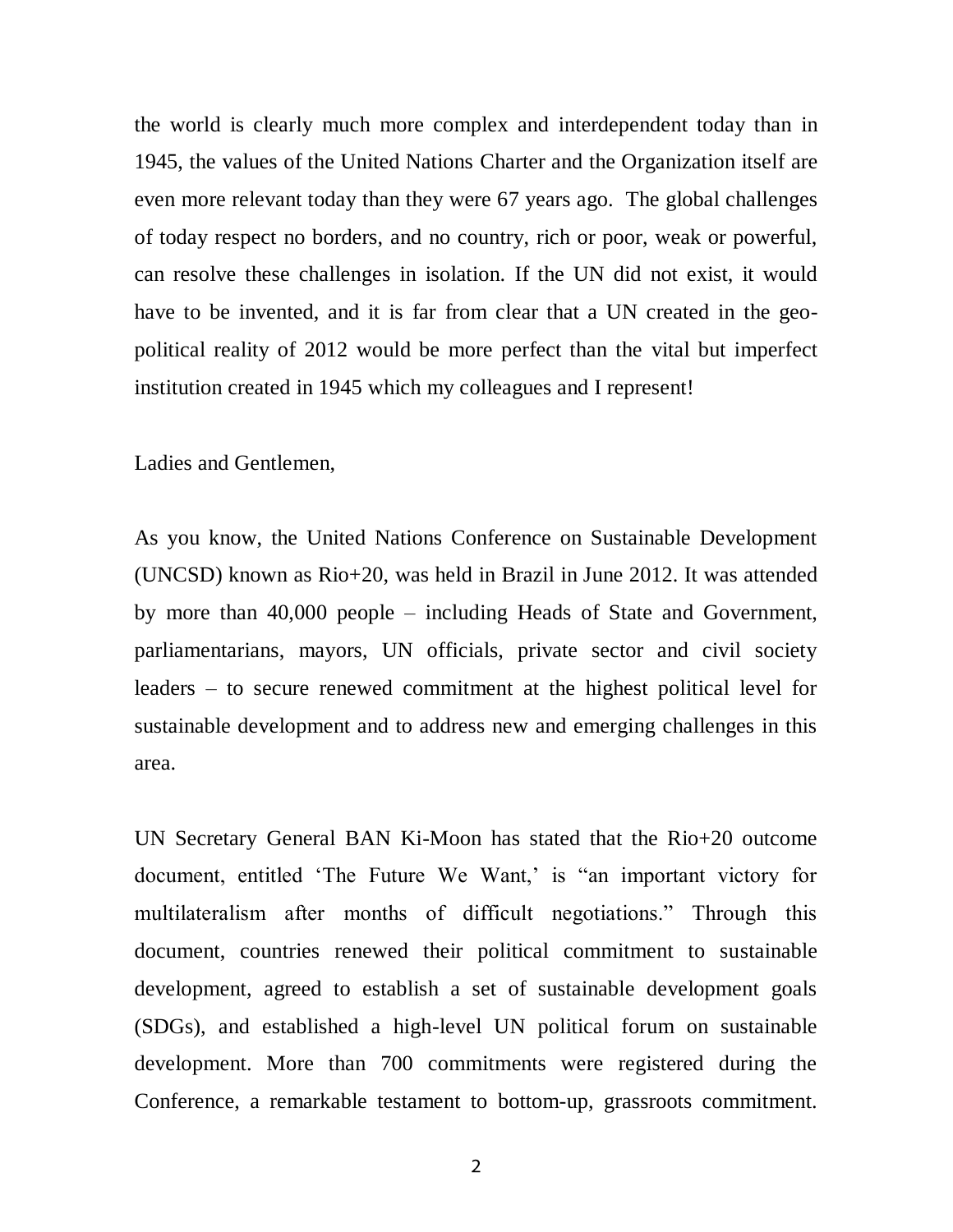Mr. BAN also said. "The world is watching and will hold us all accountable to the commitments made in Rio. Implementation is imperative if we are to attain the future we want."

Looking beyond 2015 and Rio+20, the UN is in the process of crafting "sustainable development goals" – which should build on the significant success of the MDGs in focusing development efforts and mobilizing diverse actors around a common cause. These will fully reflect all three strands of sustainable development, i.e. economic, social and environmental; and serve to raise the level of global ambition to eradicate extreme poverty in a longterm sustainable manner.

The post-2015 Development Agenda discussion is already underway globally and the UN in Malaysia has decided to convene national level consultations early in 2013 to brainstorm and come up with proposals that will serve as inputs into the ongoing regional and global discussions to ensure that Malaysian ideas and voices can influence the global process. The National Consultation will include representatives from all stakeholder groups in the country.

## Distinguished Guests,

The world is still grappling with both the short-term effects and the long-term implications of the financial and economic crises - namely, the Eurozone crisis, the sluggish US economy and China and India's slowing growth. The economic, financial and social implications for the Asia-Pacific region, and especially for trade and investment dependent economies such as Malaysia, are profound. Both the world community and Malaysia stand today at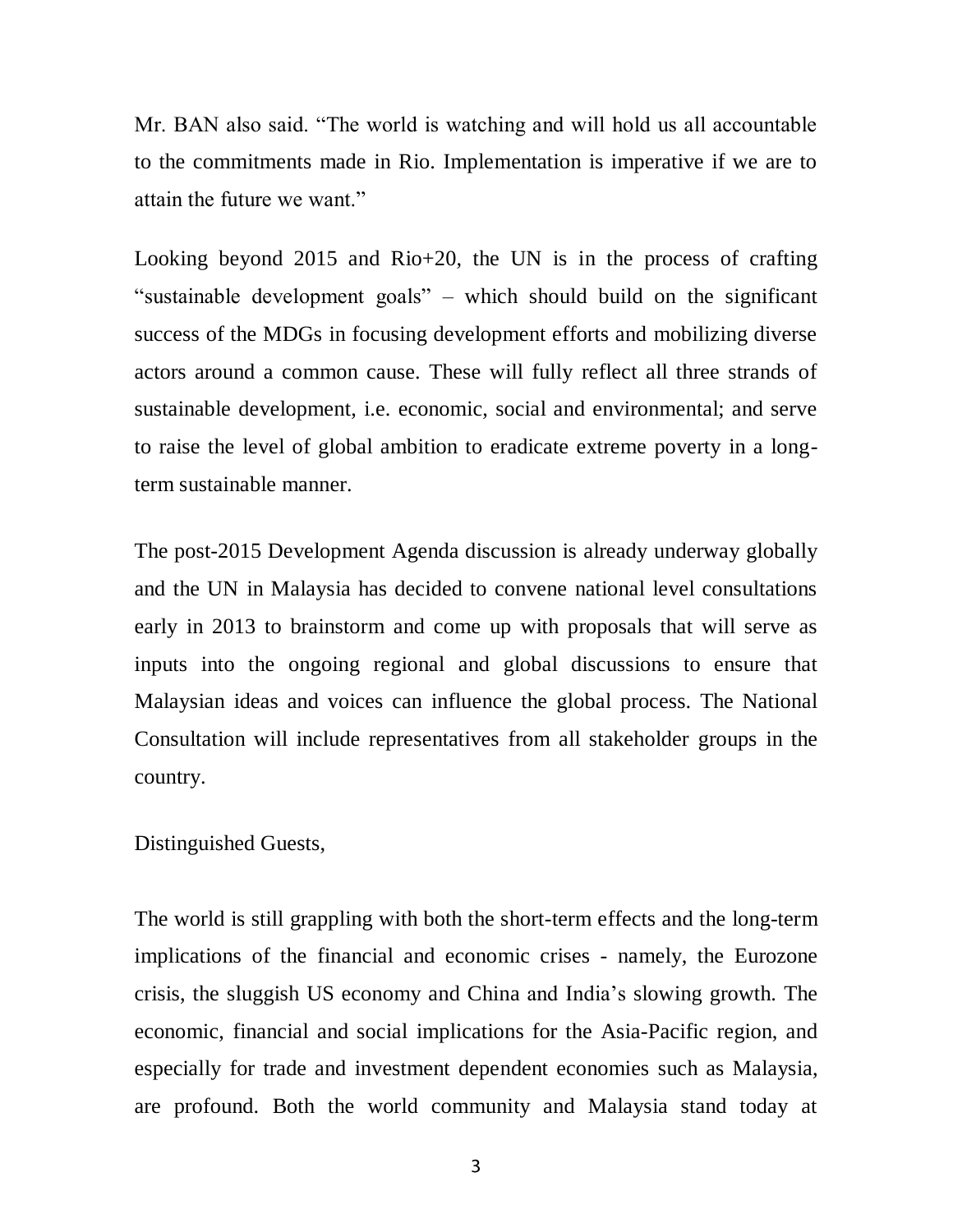multiple, simultaneous crossroads. The extent to which leaders will provide courageous, bold, positive, and reform-oriented political leadership to navigate the economic, political and socio-cultural crossroads that we collectively face, will determine the quality of the future.

Here I would like to say a few words on the implications for Malaysia, especially in light of Budget 2013. While the combination of its rich natural resource endowments of oil and palm oil and the government or government linked company (GLC) stimulus for the Economic Transformation Programme (ETP), will ensure respectable GDP growth for Malaysia in 2012, this is unlikely to be sustained in the medium-term or even in 2013, when GDP growth is likely to be far more somber than what the government has projected in its Budget 2013, unless there are early and significant reforms.

Given the downgraded economic growth forecasts at the IMF-World Bank Annual meetings in Tokyo earlier this month, Budget 2013 needs greater and renewed critical scrutiny. Sadly, most Malaysian economists and commentators have so far failed to provide this. When I was asked to comment on Budget 2013 by Bernama last week, I started by saying that this year's budget cannot be viewed on a stand- alone basis. It must be placed in the cumulative context of the last 3 budgets and their probable medium to long-term impact on the future competitiveness of the Malaysian economy. The national political context over this period has, unfortunately, significantly constrained what has been announced in each budget in the last 3 years, and serious structural reform initiatives that the UN in Malaysia feels are necessary have fallen casualty to this.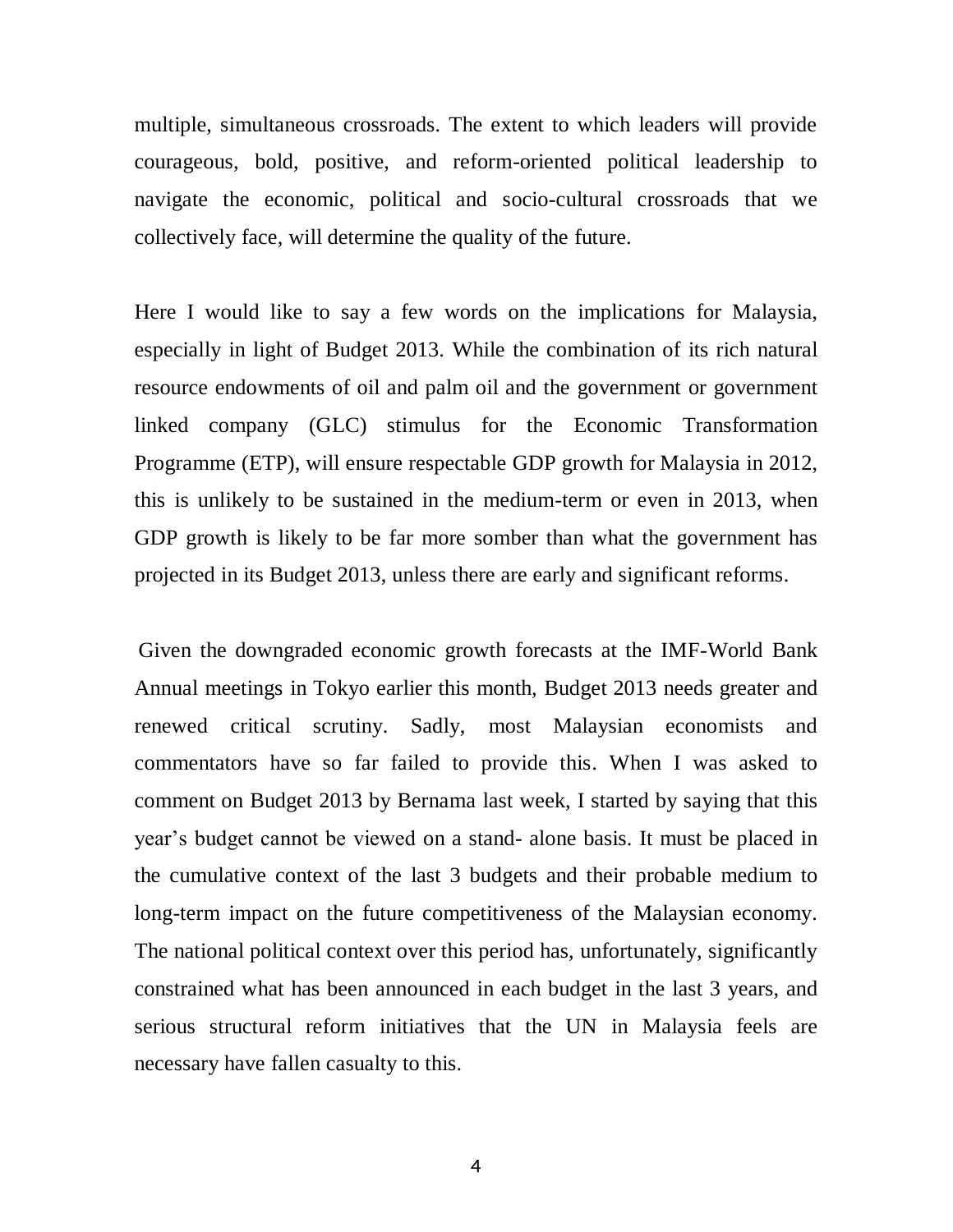While acknowledging the difficult political context for such structural reforms, particularly in a period with elections around the corner, three successive budgets of a similar nature in an increasingly competitive regional and global environment have meant three lost opportunities for Malaysia to make serious fiscal and subsidy reforms to enable a widening of the revenue base and a reduction of an unusually high dependence of the national budget on oil revenue. This puts Malaysia at an increasing disadvantage with her neighbours in an emerging regional context of greater fiscal space and growing competitiveness of many other ASEAN member states.

Budget 2013 has also been the smallest budget, as a percentage of GDP, since the global economic crisis in 2009 - it has reduced to 24.9% of GDP from 27% of GDP for 2012. Development expenditure has further reduced to less than 20% while operating expenditure is now almost 81% to maintain civil service emoluments and government operations. A smaller development budget means a reduced ability for Malaysia to develop new capacities, new initiatives and new potential. Moreover, the projected lower fiscal deficit is not due to increasing revenue or new fiscal strategies including subsidy reforms, but partly because the size of the overall budget is smaller while GDP growth projections are more optimistic than current global and regional economic growth forecasts suggest. Equally important, the budget deficit projections for 2013 are lower because social services, which include education, training, health and housing, had very large cuts - an 18.5% decrease from the previous budget, with socially vulnerable groups likely to be the most negatively impacted.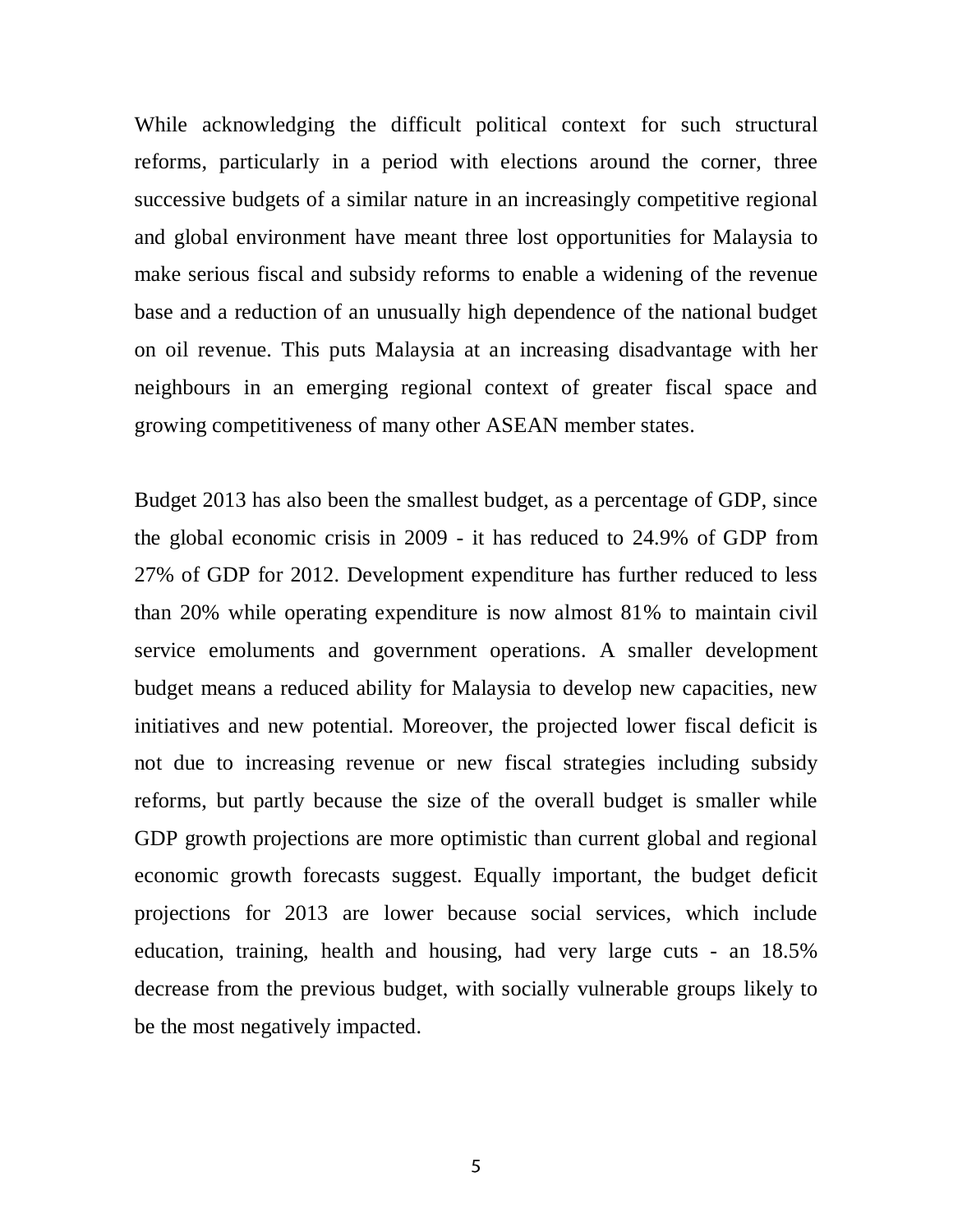To sustainably reduce and indeed eliminate 15 consecutive years of fiscal deficits since 1998, the government will need to urgently look into matching the cyclical and structural components of its revenue with its expenditures by developing a more comprehensive and coherent counter-cyclical fiscal strategy, going forward. The urgency of this cannot be overstated. As the Institute of Strategic and International Studies (ISIS) and others have recently noted, Malaysia's public sector-wide budget deficit stands at a much larger 10.5% of GDP for 2011. This includes the federal government's budget deficit of 4.5% but also the debts accumulated by non-financial public enterprises (NFPEs). The cash handouts in the last three budgets are not sustainable in this context, nor do they build productive capacity. Their beneficial effects are also not a substitute for a broader, more comprehensive and coherent social protection strategy which the UN, through the ILO and UNDP would be very willing to help the government develop and design, especially in the context of greater fiscal decentralization which will require significantly greater grants to state governments than the minimal 3% in Budget 2013.

Another challenge for future economic policy and national budgets in Malaysia lies in the effectiveness of the innovation incentives that the government provides for higher value added manufacturing in electronics and other products. Such incentives are largely absent in Budget 2013. Malaysia will not be able to achieve its 2020 developed country aspiration without a vibrant and dynamic high value added manufacturing sector. UNDP Malaysia has repeatedly advocated for fiscal incentives for knowledge creation, innovation, technological upgrading, and R&D in the manufacturing sector.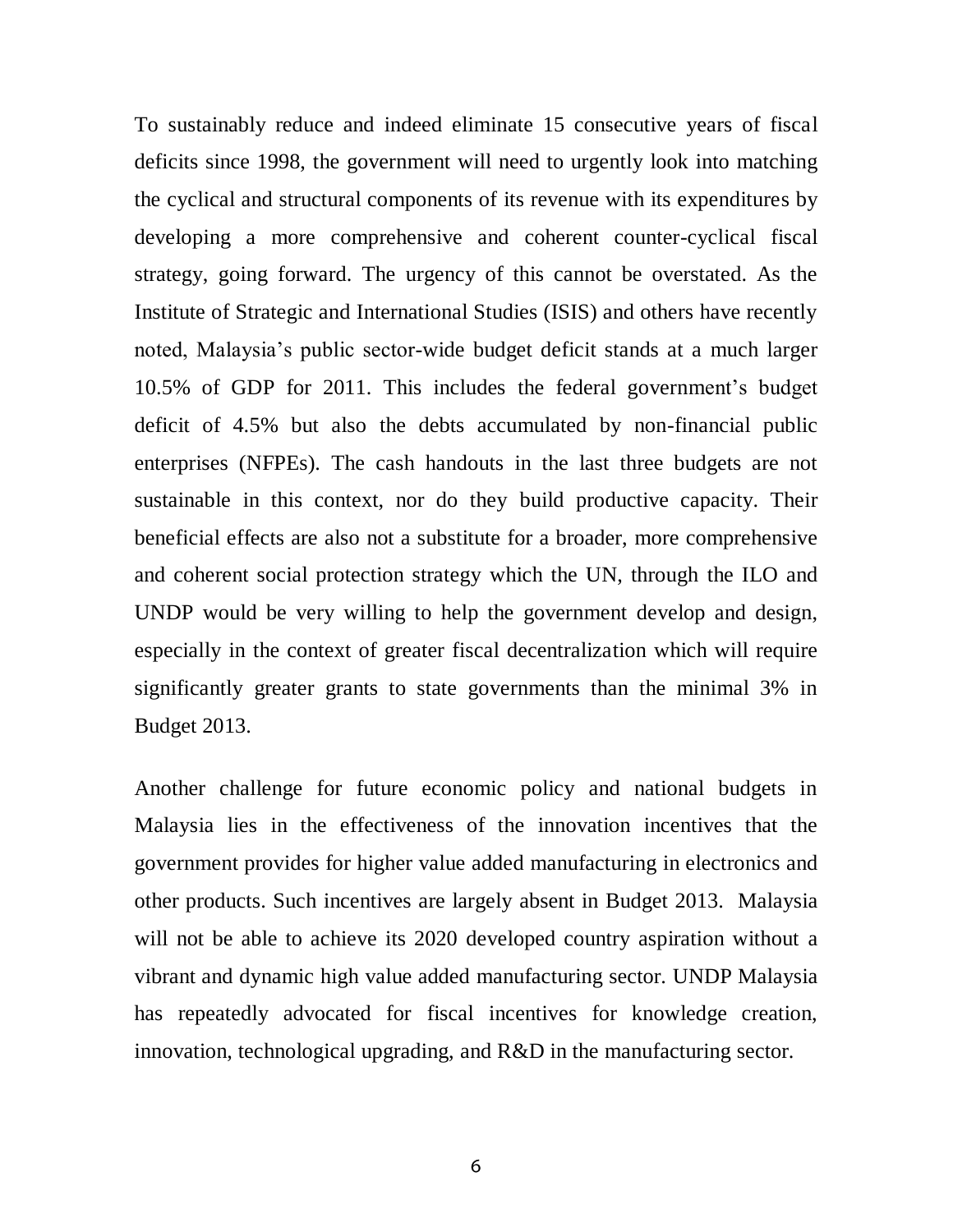In collaboration with the government, UNDP has begun preparing Malaysia's first ever National Human Development Report (NHDR) which will focus on Inclusive Growth in which all these and other key issues will be explored and elaborated with policy recommendations in 2013 when it is published.

Despite the likely grim global and regional economic outlook for 2013, the UN will continue to advocate measures which will help Malaysia accelerate the achievement of the UN's Millennium Development Goals, especially those it is not likely to achieve by 2015, such as MDG5 on maternal mortality and sexual and reproductive health, and possibly MDG 6 on HIV and AIDS.

Ladies and Gentlemen,

Moving on to Malaysia's democratization process, I must begin by applauding the Government and Election Commission for their recent decision to implement 26 out of the 32 recommendations made by the Parliamentary Select Committee (PSC) on Electoral Reform before the next General Election. The UN Secretary General, in his public lecture at IDFR in March this year when he visited Malaysia, indicated that the UN is prepared to share its vast experience and technical expertise in this area. I have also indicated this to the Government, the Opposition and the Election Commission. The UN has long established a reputation for being globally the most experienced neutral and credible organization on such issues worldwide. Indeed, since 1991, we have provided electoral assistance to more than 100 UN Member States and 4 territories, including Indonesia, the Philippines, Mexico, Brazil, Afghanistan, Iraq, and most recently Tunisia, Egypt and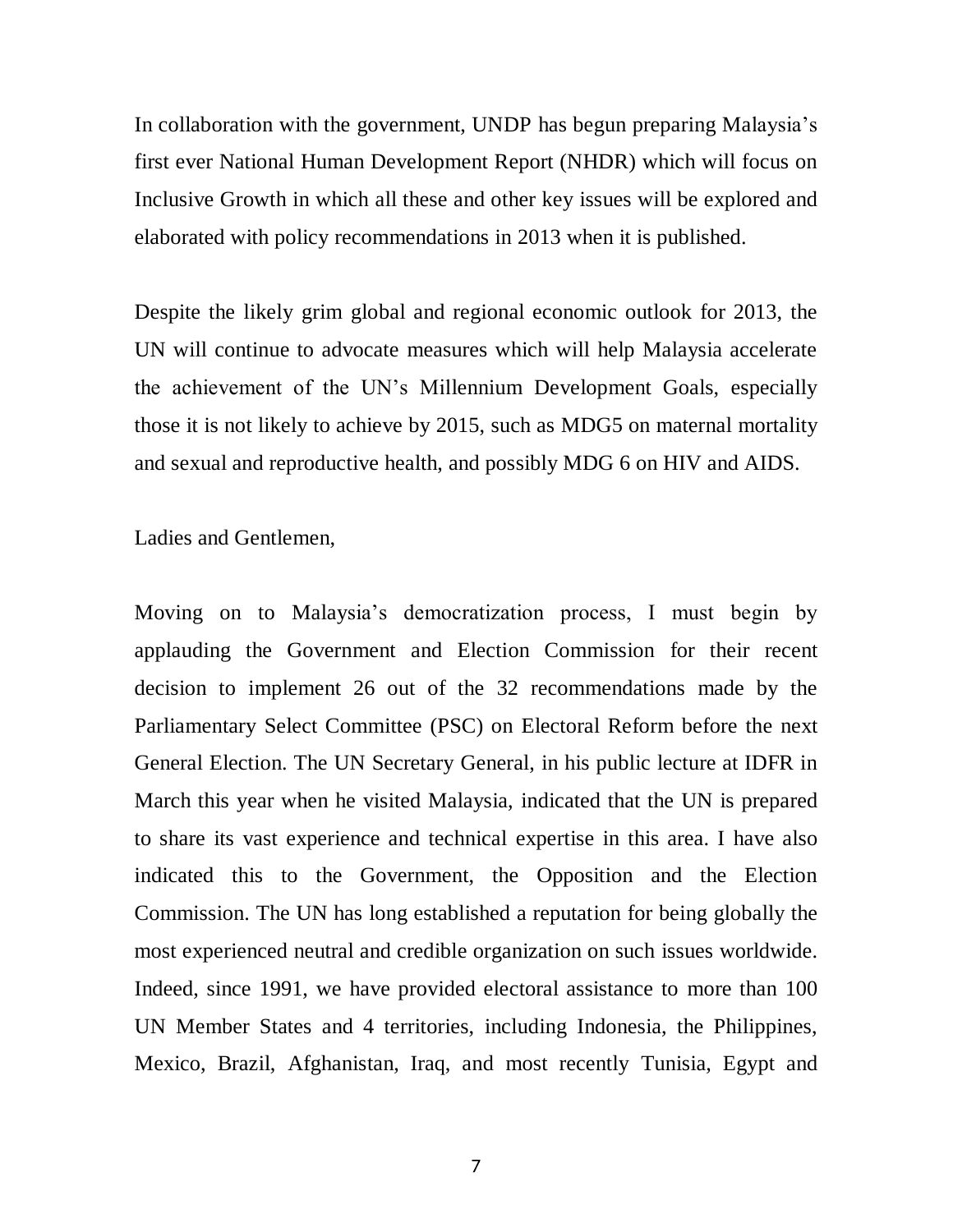Libya, in addition to our longer-term ongoing support for electoral institution capacity building as well as the revision of electoral laws.

The need for integrity and transparency in the electoral process has been recently emphasized by former UN Secretary General, Kofi Annan, as Chair of the Global Commission on Elections, Democracy and Security. In the foreword to the Commission's ground breaking report, issued last month, he says, "The report presents a strategy to increase the likelihood that incumbent politicians and governments will deepen democracy and improve the integrity of national elections. In doing so, we hope that our Report will help to widen understanding of the requirements for strong, democratic and cohesive societies. From my experience, I have learned that healthy societies are built on three pillars: peace and security; economic development; and the rule of law and respect for human rights. For too long, we have given priority to the first two pillars and neglected the third. In looking ahead to the challenges facing the international community, I believe the time is ripe to underscore the rule of law, democratic governance and citizen empowerment as integral elements to achieving sustainable development, security and a durable peace."

The UN in Malaysia urges the Government and the Election Commission to use the recommendations of this recent, state- of-the- art, ground breaking report to enhance Malaysia's electoral reform efforts before the 13<sup>th</sup> General Election.

We also welcome the Prime Minister's announcement repealing the Internal Security Act (1960) in April 2012 in addition to the repeal of other outdated laws which include the Restricted Residence Act (1933) and the Banishment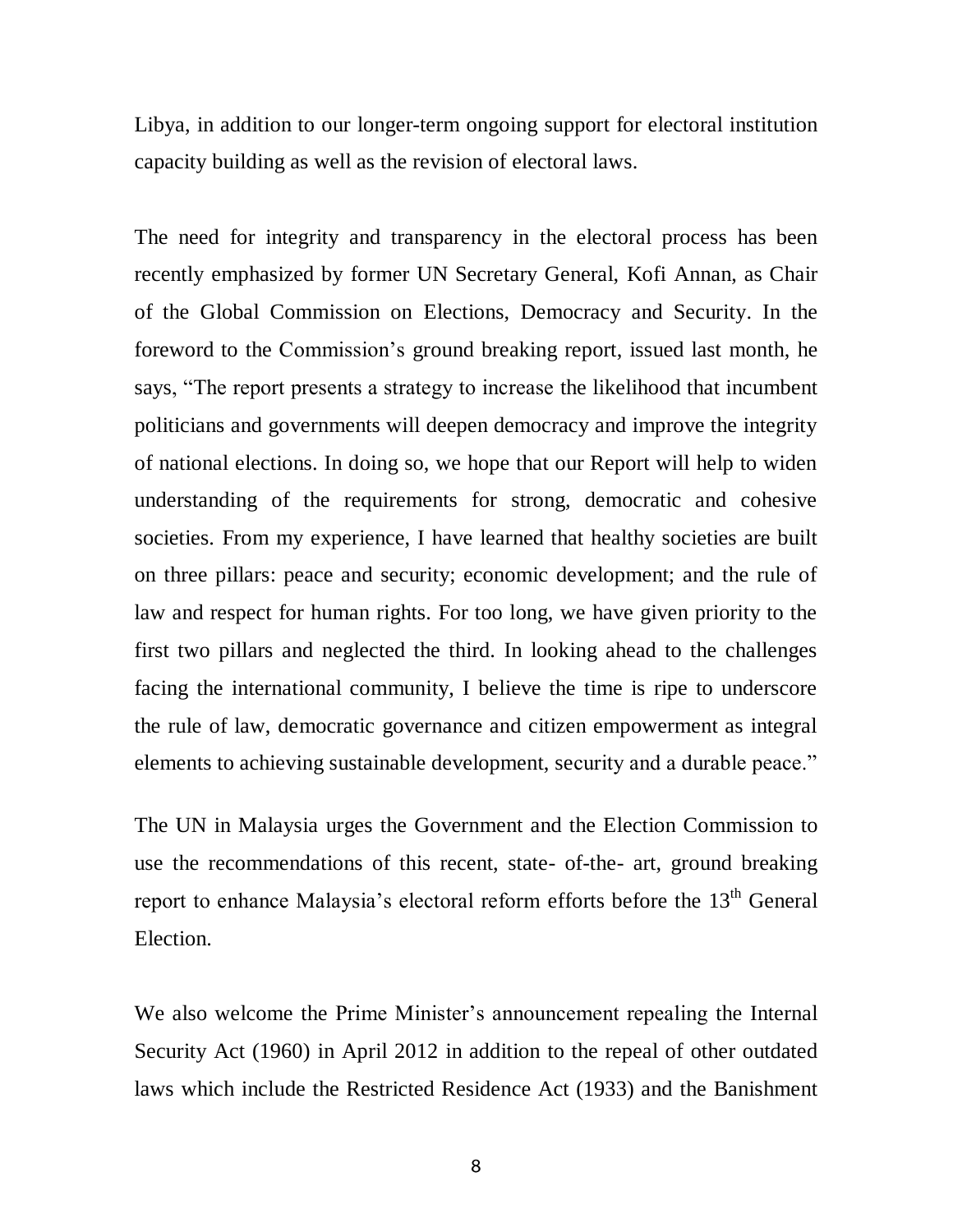Act (1959) in line with the recommendations of the 2010 report of the UN Working Group on Arbitrary Detention.

Nevertheless, the Security Offences (Special Measures) Bill, 2012 which replaced the ISA in April this year continues to have undesirable preventive detention elements in addition to another key preventive detention legislation that needs amendment so as to rid Malaysia's statute books of all arbitrary detention laws. I speak of the Dangerous Drugs (Special Preventive Measures) Act 1985. In this context, I was heartened by newspaper reports last weekend that the Attorney General's Chambers was considering amendments to this Act, most notably removing the mandatory death penalty clause for drug related offenses, following recent moves in Singapore.

We would also urge that the recently-introduced section 114A of the Evidence Act of 1950 which came into force on 31 July 2012 be amended or scrapped together with the Printing Presses and Publications Act. Section 114A creates a presumption that any registered user of network services is the publisher of a publication sent from a computer which is linked to that network service, unless the contrary is proved.

Overall, however, the UN commends and supports the Prime Minister in continuing on a path of law reform through the Political Transformation Programme which is consonant with international human rights norms and standards. We know that the government and people of Malaysia are committed to nation building and democratic consolidation. As a result, the UN in Malaysia would like to present this year's UN award to an organization that through its cumulative work over three and a half decades best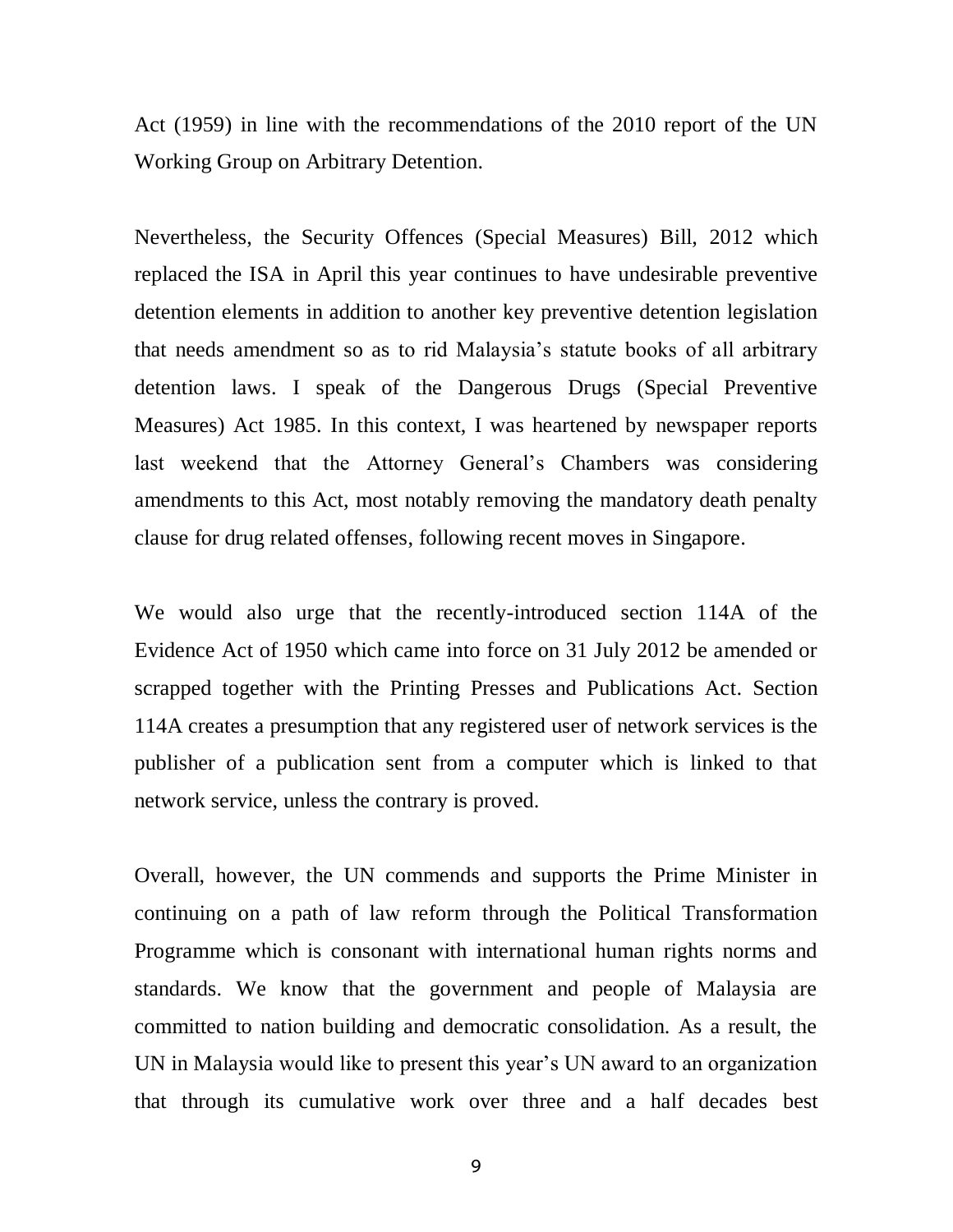exemplifies a longstanding and consistent commitment to democracy in the country. We would also like to present a posthumous award to an exceptional Malaysian citizen in appreciation of his lifetime of outstanding achievement. We will formally recognize the awardees later in the programme.

Ladies and Gentlemen,

Before I conclude today, allow me to highlight a few of the many relevant responses of the UN in Malaysia to the challenges I have just outlined:

**UNDP's** new country programme (2013-2015) approved by its Executive Board last month will prioritize support for Malaysia's efforts to escape its "middle income trap", as well as support national efforts to eliminate the remaining deep rooted pockets of poverty and address inequalities as well as the key climate change, energy security and governance challenges facing the country. A highlight will be a historic first National Human Development Report on Inclusive Growth to be launched in 2013. Together with the Government of Sabah, **UNICEF** recently embarked on a comprehensive Situation Analysis of Children in the State which has some of the most deprived children in the country. In a quintessentially effective way of ensuring their right to authentic participation, UNICEF is supporting the preparation of an alternative report by children to the Convention on the Rights of the Child (CRC) this year. **The UN Populaton Fund's** new Country Programme Action Plan (2013-2017) will prioritize the difficult and sensitive issues surrounding the interface between religion, culture and sexual and reproductive health. The **ILO** established a physical presence in Malaysia in 2012 to protect migrants from labour exploitation. It is also working with